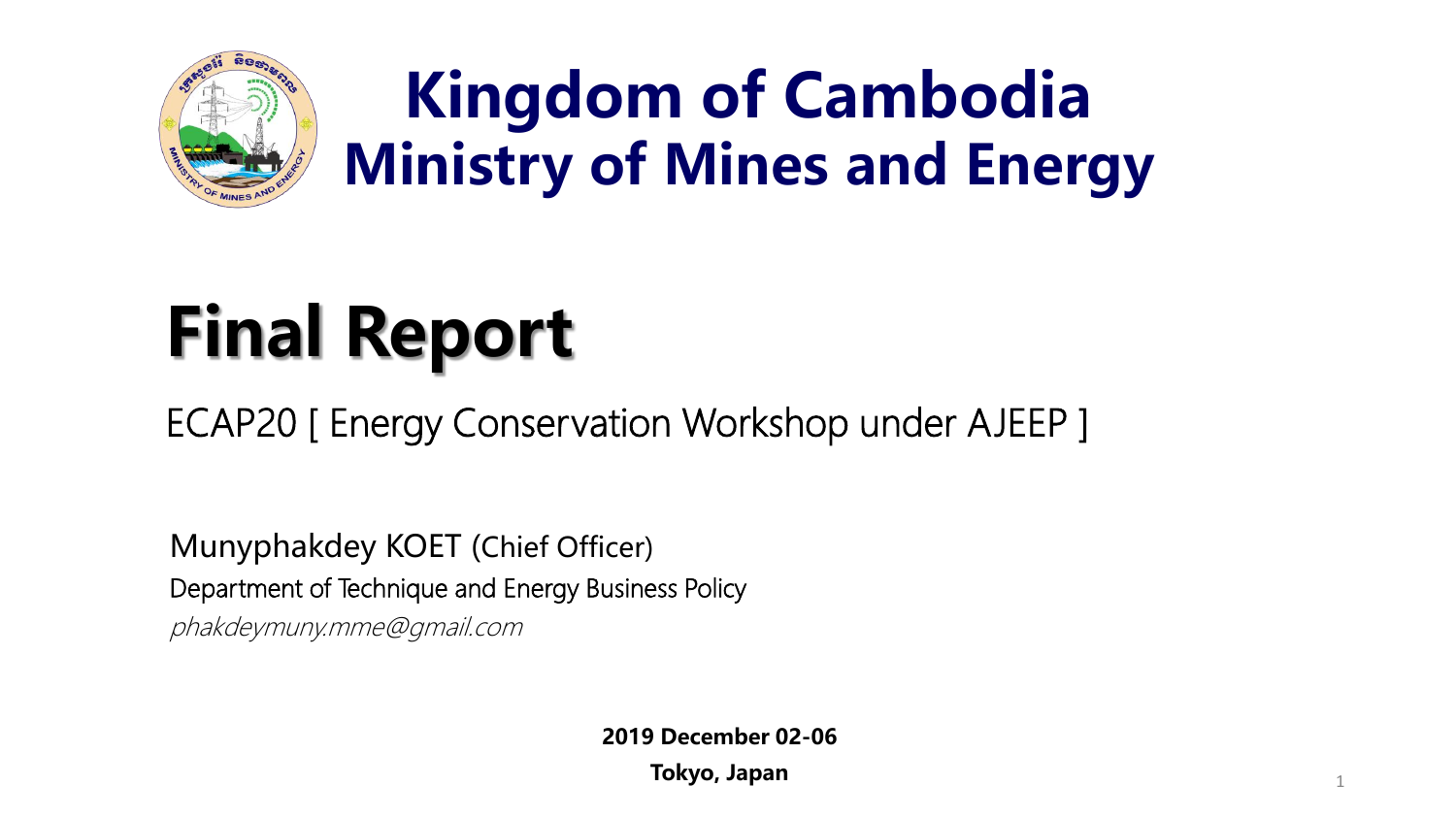## **Outline**

- ECAP20 Lesson Learned
- Challenges of EE&C in Building Sector (Cambodia)
- What have to do?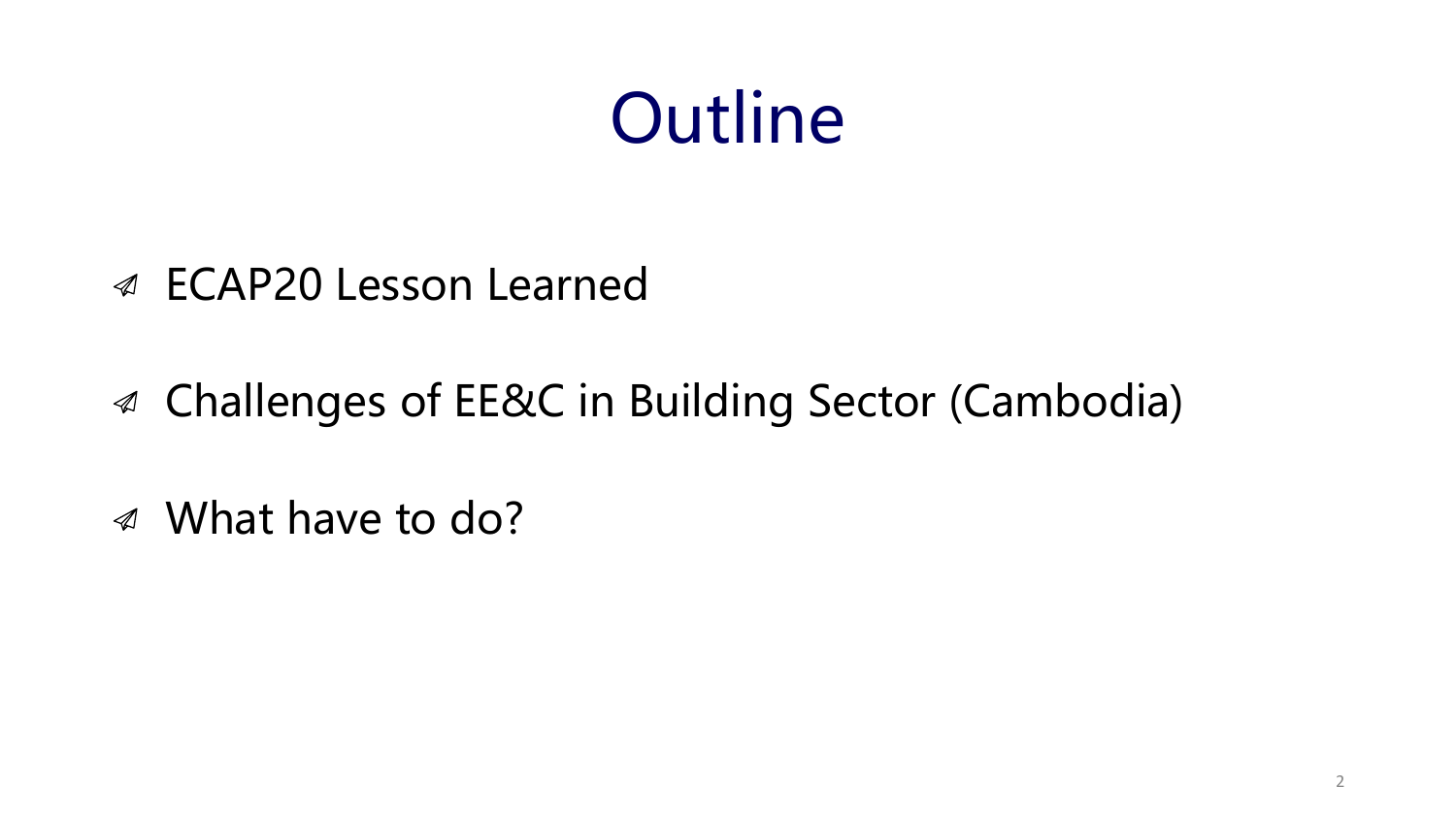#### Lesson Learned from ECAP20

- Understand the basic concept of **ZEB Scheme** in Japan
- Enhance knowledge of "the **ZEB Family Concept**" in ASEAN region
- Understand the **ZEB READY** subcategory in the **Special Submission** of EE&C Building category under ASEAN Energy Award (AEA)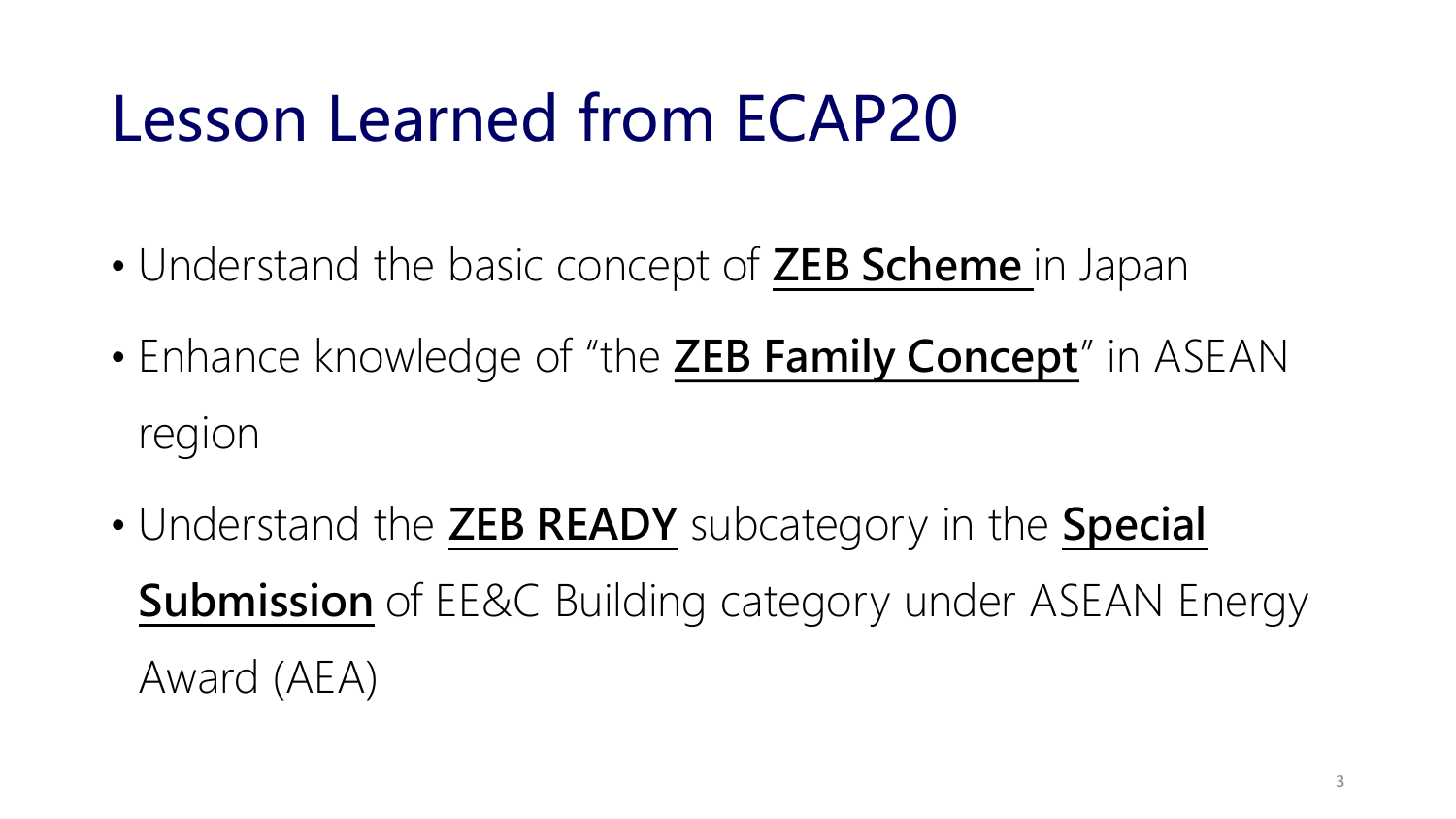#### Challenges of EE&C in Building Sector (Cambodia)

- No **Reference Primary Energy Consumption** (baseline)
- No **EE&C Code** or **Standard**
- Lack of knowledge sharing from the **Previous Participant**  since the **ZEB Family Concept** have be proposed in AJEEP Inception Meeting 2017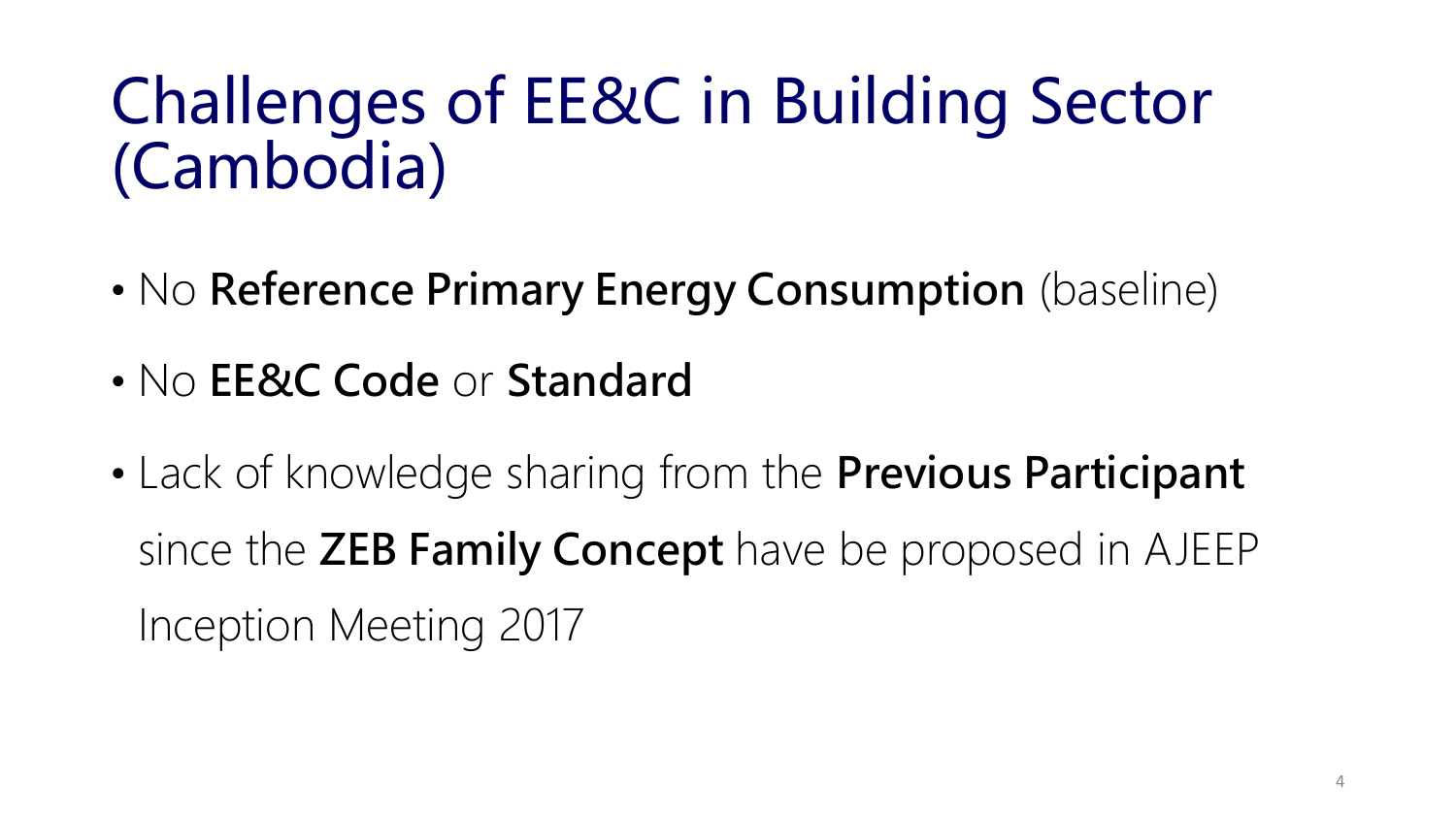### What NEXT?

- Revise and Reform the **Technical Working Group** from the relevant ministry
- Develop **EE&C Code or Standard** base on the Draft of National Energy Efficiency Policy 2018-2035
- Bring at least **1 building** to participant in AEA 2021 (personal ambitious)